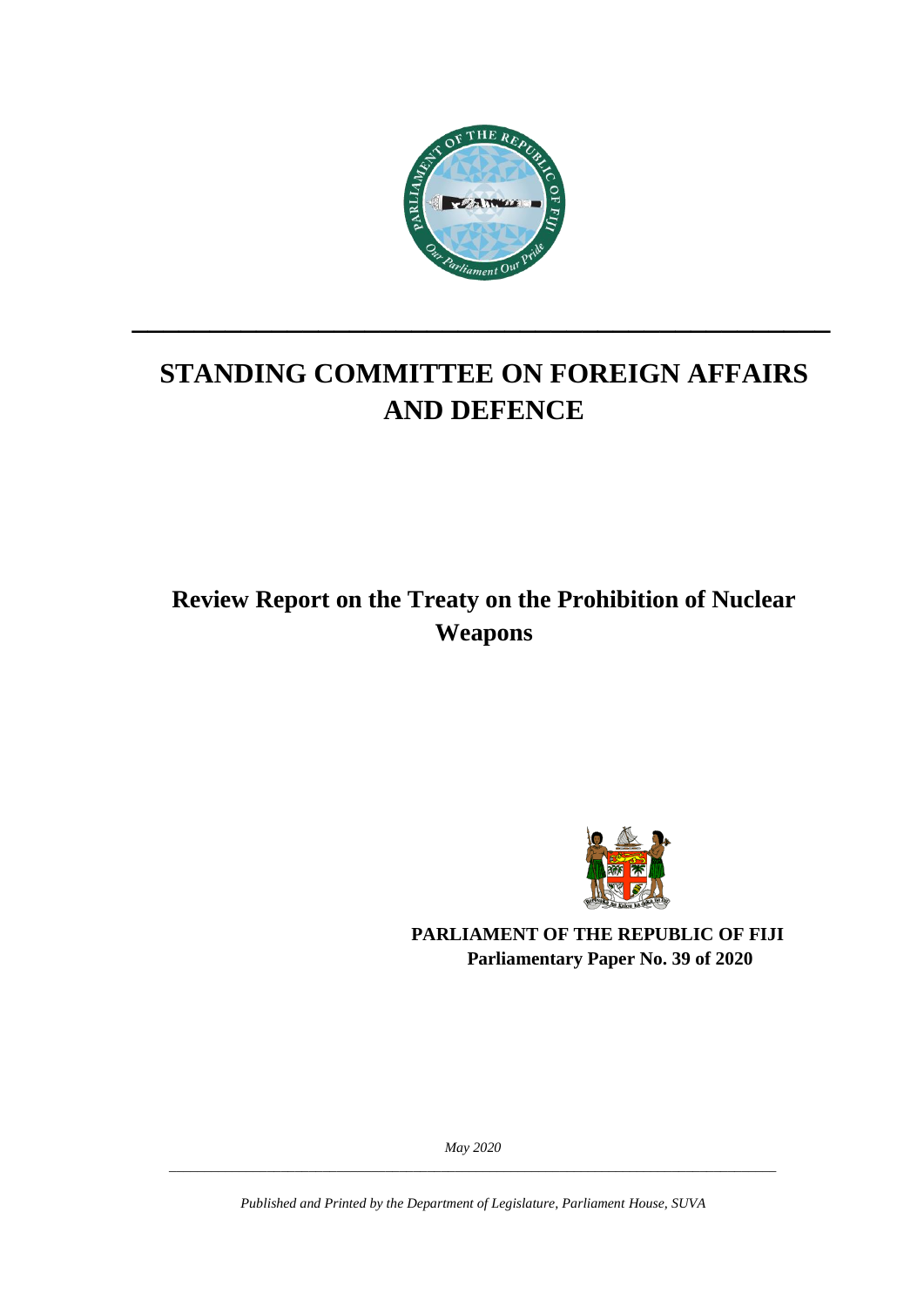#### **Table of Contents**

| 1.0 |  |
|-----|--|
| 1.1 |  |
| 1.2 |  |
| 1.3 |  |
| 2.0 |  |
| 2.1 |  |
|     |  |
|     |  |
|     |  |
|     |  |
| 2.2 |  |
| 3.0 |  |
| 4.0 |  |
| 5.0 |  |
| 6.0 |  |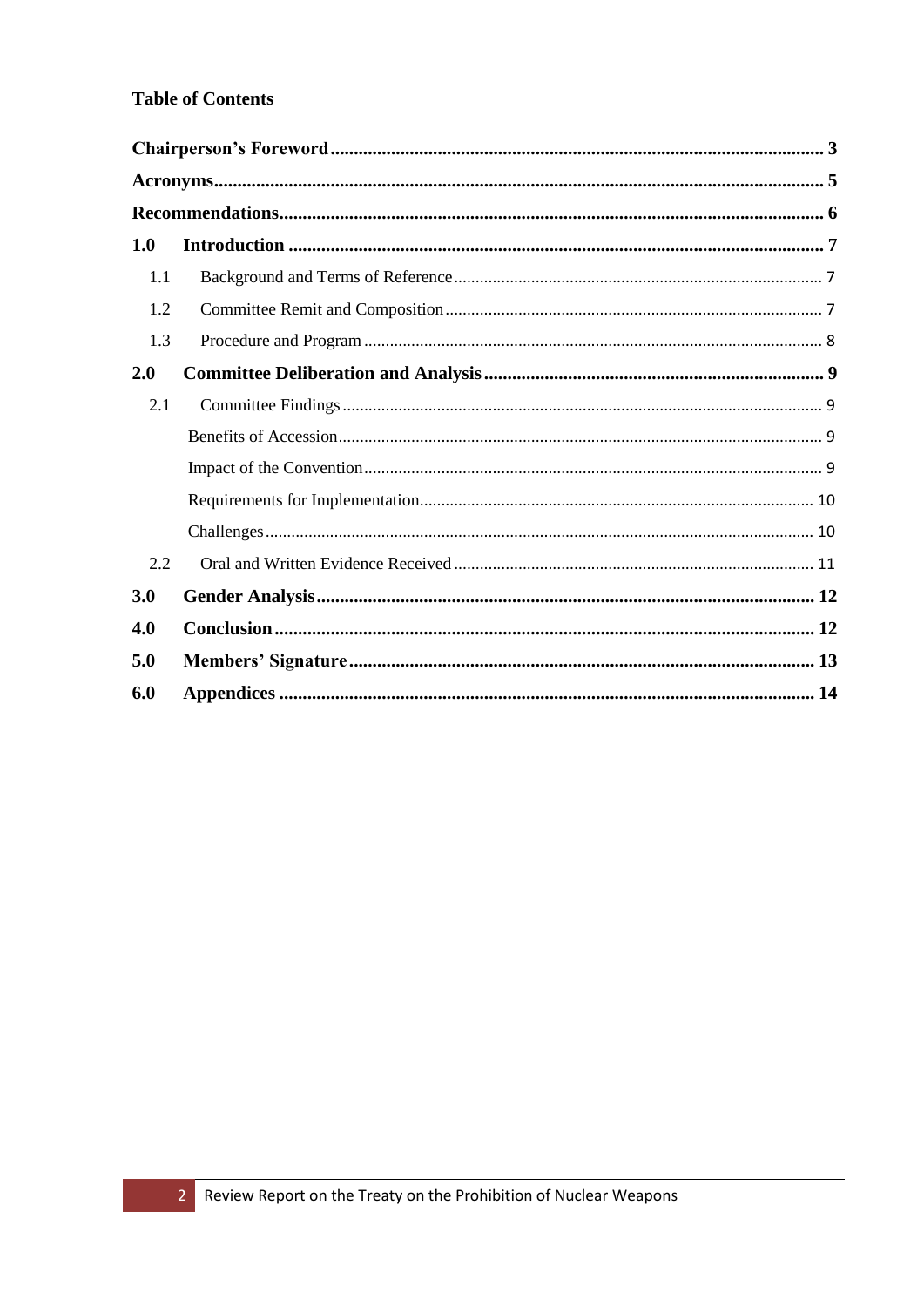## <span id="page-2-0"></span>**Chairperson's Foreword**

I am pleased to present the Treaty on the Prohibition of Nuclear Weapons.

The Committee when reviewing the treaty, heard oral submissions, received written submissions as well as holding public consultations in Suva and Lautoka from the relevant stakeholders and the general public.

The Treaty on the Prohibition of Nuclear Weapons (Treaty) sets out a comprehensive set of prohibitions against participating in any nuclear weapon activities. These include undertakings by member States to the Treaty not to develop, test, produce, acquire, process, stockpile, use or threaten to use nuclear weapons. The Treaty also prohibits the deployment of nuclear weapons on national territory and the provision of assistance to any State in the conduct of prohibited activities.

This Treaty has particular significance and resonance in the Pacific as a region that has suffered from the effects of more than 315 nuclear test explosions carried out by the United Kingdom, France and the United States. This Treaty seeks to address the ongoing health and environmental harm from these tests.

States Parties are obliged to prevent and suppress any activity prohibited under the Treaty undertaken by persons or on territories under its jurisdiction or control. The Treaty also obliges States Parties to provide adequate assistance to individuals affected by the use or testing of nuclear weapons, as well as to take necessary and appropriate measures of environmental remediation in areas under its jurisdiction or control contamination as a result of activities related to the testing or use of nuclear weapons.

Fiji was one of the countries that signed the Treaty at the margins of the  $72<sup>nd</sup>$  Session of the United Nations General Assembly on 20 September 2017. The Treaty is currently not in force. It will enter into force 90 days after the fiftieth instrument of ratification, acceptance, approval or accession has been deposited. There are currently only 35 States Parties to the Treaty.

The Treaty reinforces Fiji's commitment to the Comprehensive Safeguards Agreement (CSA) which Fiji signed with the International Atomic Energy Agency (IAEA) in 1973. In 2006, Fiji also signed the Additional Protocol to the CSA which further strengthened provisions of the IAEA's Safeguards Agreement and extends the authority of the IAEA to undertake relevant inspections of nuclear related activities.

Fiji has a Small Quantities Protocol in force which essentially reduces the burden of implementation of the provisions of the IAEA's CSA given that Fiji is a State with little or no nuclear material.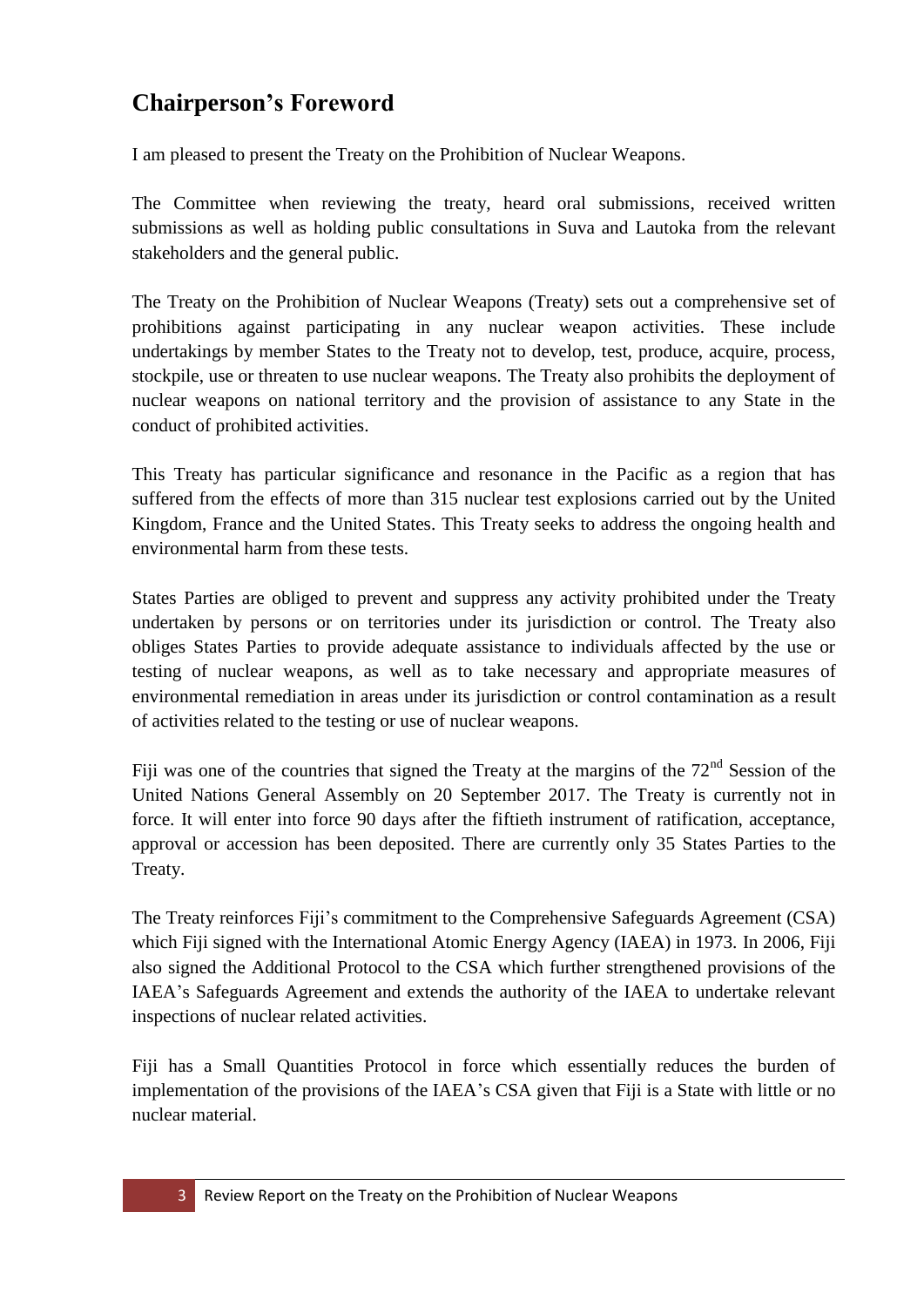Fiji would need to further develop its legislative framework to ensure that provisions of the Treaty and other related treaties are properly implemented. As per Article 7, States Parties can access international assistance to ensure that they are fulfilling its obligations under the Treaty.

The Committee recommends that Fiji fully ratifies the Treaty.

The Committee commends the contributions by stakeholders that assisted in the preparation of this report.

I take this opportunity to thank members of my Committee including contributions of alternate members: Hon. Lenora Qereqeretabua and Hon. Prof. Biman Prasad (alternate members for Hon. Pio Tikoduadua) and Hon. Mikaele Leawere (alternate member for Hon. Anare Jale) and the Secretariat for compiling this bipartisan report.

On behalf of the Standing Committee on Foreign Affairs and Defence, I submit this report to the Parliament.

GERLAN \_\_\_\_\_\_\_\_\_\_\_\_\_\_\_\_\_\_\_\_\_\_\_

**Hon. Alexander O'Connor Chairperson**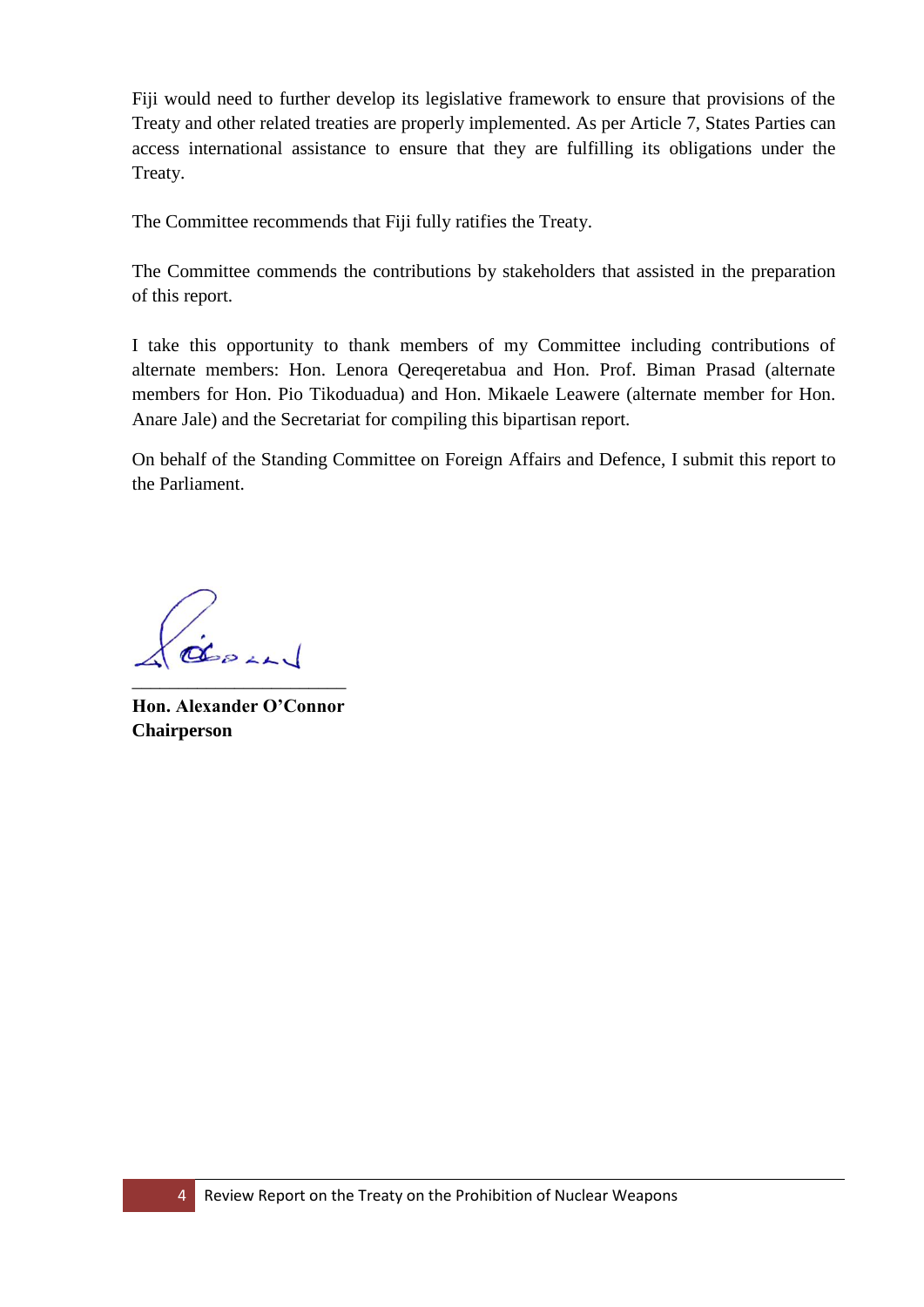## <span id="page-4-0"></span>**Acronyms**

| <b>CSA</b>    | <b>Comprehensive Safeguards Agreement</b>                     |
|---------------|---------------------------------------------------------------|
| <b>DOI</b>    | Department of Immigration                                     |
| <b>EEZ</b>    | <b>Exclusive Economic Zone</b>                                |
| <b>FCS</b>    | Fiji Corrections Service                                      |
| <b>FPF</b>    | Fiji Police Force                                             |
| <b>FTA</b>    | <b>Fijian Teachers Association</b>                            |
| <b>FWRM</b>   | Fiji Women Rights Movement                                    |
| <b>IAEA</b>   | <b>International Atomic Energy Agency</b>                     |
| <b>MODNS</b>  | Ministry of Defence and National Security                     |
| <b>MOFA</b>   | Ministry of Foreign Affairs                                   |
| <b>MWCPA</b>  | Ministry of Women, Children and Poverty Alleviation           |
| <b>PANG</b>   | Pacific Network Against Globalisation                         |
| <b>PIANGO</b> | Pacific Islands Association of Non-Governmental Organisations |
| <b>OSG</b>    | Office of the Solicitor General                               |
| <b>RFMF</b>   | Republic of Fiji Military Forces                              |
| <b>SDGs</b>   | <b>Sustainable Development Goals</b>                          |
| <b>SO</b>     | <b>Standing Orders</b>                                        |
| <b>USP</b>    | The University of the South Pacific                           |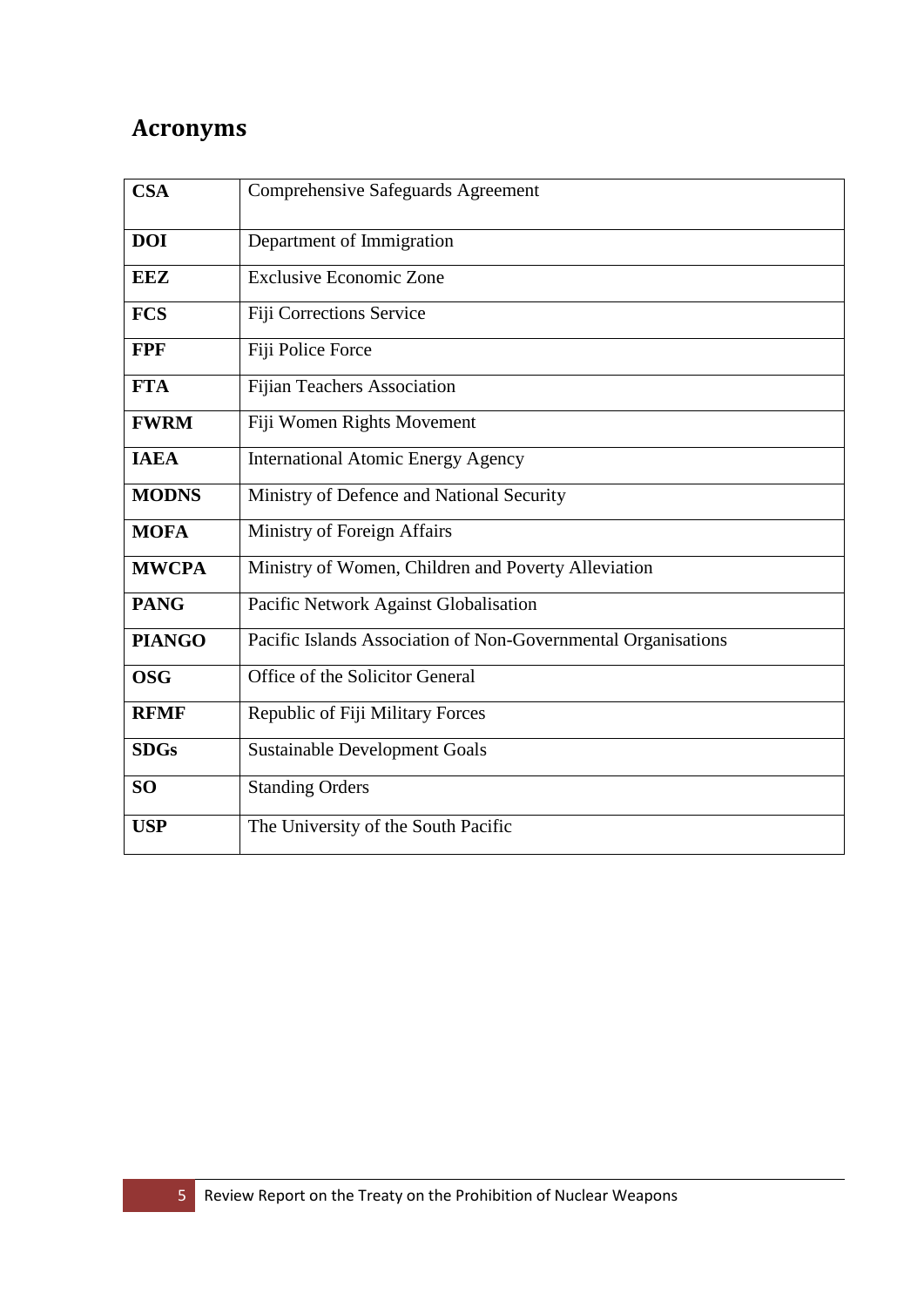## <span id="page-5-0"></span>**Recommendations**

The Committee recommends that:

- 1. Fiji accedes to the Treaty and adopts without reservation.
- 2. The Ministry of Foreign Affairs provide an update to Parliament at an appropriate time of the progress in the implementation of the Treaty and its requirements.
- 3. The Government dedicates resources for the implementation of the Treaty to detect and report foreign sea borne and air borne craft carrying nuclear weapons within our EEZ and airspace to the IAEA/CSA.
- 4. The Government create or develop capacity to effectively and safely respond to a nuclear disaster within our EEZ and airspace.
- 5. The relevant legislations be reviewed and updated to support the successful implementation and compliance of the Treaty.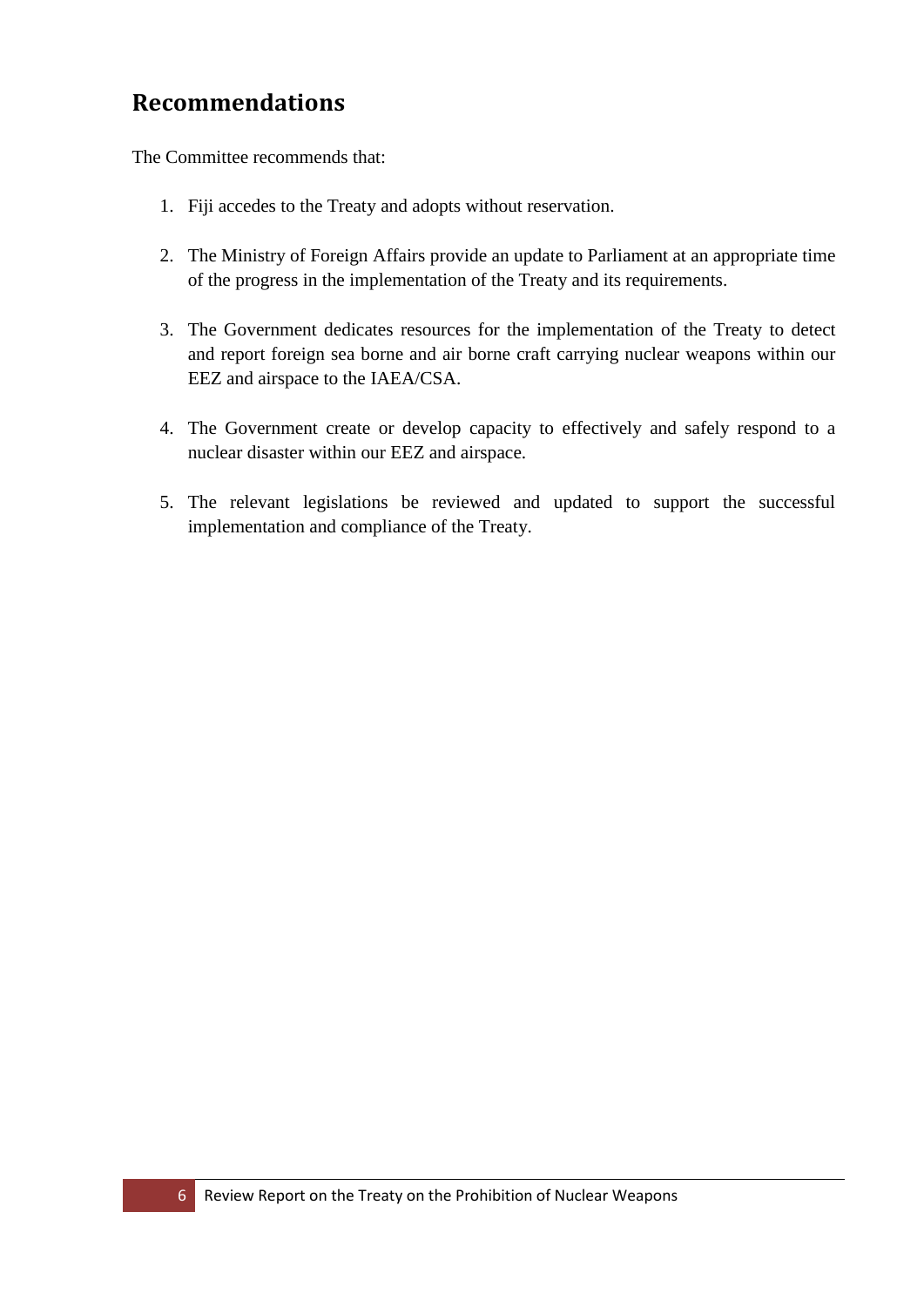## <span id="page-6-0"></span>**1.0 Introduction**

### <span id="page-6-1"></span>**1.1 Background and Terms of Reference**

The Committee had reviewed the Convention on the Treaty on the Prohibition of Nuclear Weapons in the first meeting on Monday 24<sup>th</sup> February 2020.

On  $2<sup>nd</sup>$  March 2020 stakeholders made submissions on the above Treaty in the Parliament precinct in Suva.

The Treaty for the Prohibition of Nuclear Weapons (Treaty) sets out a comprehensive set of prohibitions against participating in any nuclear weapon activities. These include undertakings by member States to the Treaty not to develop, test, produce, acquire, process, stockpile, use or threaten to use nuclear weapons. The Treaty also prohibits the deployment of nuclear weapons on national territory and the provision of assistance to any State in the conduct of prohibited activities.

States Parties are obliged to prevent and suppress any activity prohibited under the Treaty undertaken by persons or on territories under its jurisdiction or control. The Treaty also obliges States Parties to provide adequate assistance to individuals affected by the use or testing of nuclear weapons, as well as to take necessary and appropriate measure of environmental remediation in areas under its jurisdiction or control contaminated as a result of activities related to the testing or use of nuclear weapons.

The Report is divided into three parts:

- I. **Part One** focuses on the Committee recommendations
- II. **Part Two** covers the Findings of the report to Parliament
- III. **Part Three** -covers the Conclusion

### <span id="page-6-2"></span>**1.2 Committee Remit and Composition**

Pursuant to Standing Orders 109(2) (e) that the Standing Committee on Foreign Affairs and Defence is mandated to look into matters related to Fiji's relations with other countries, development aid, foreign direct investment, oversight of the military and relations with multi-lateral organisation.

The members of the Standing Committee on Foreign Affairs and Defence are as follows:

- 1.2.1 Hon. Alexander O'Connor Chairperson
- 1.2.2 Hon. Dr. Salik Govind Deputy Chairperson
- 1.2.3 Hon. Selai Adimaitoga Member
- 1.2.4 Hon. Pio Tikoduadua Member
- 1.2.5 Hon. Anare Jale Member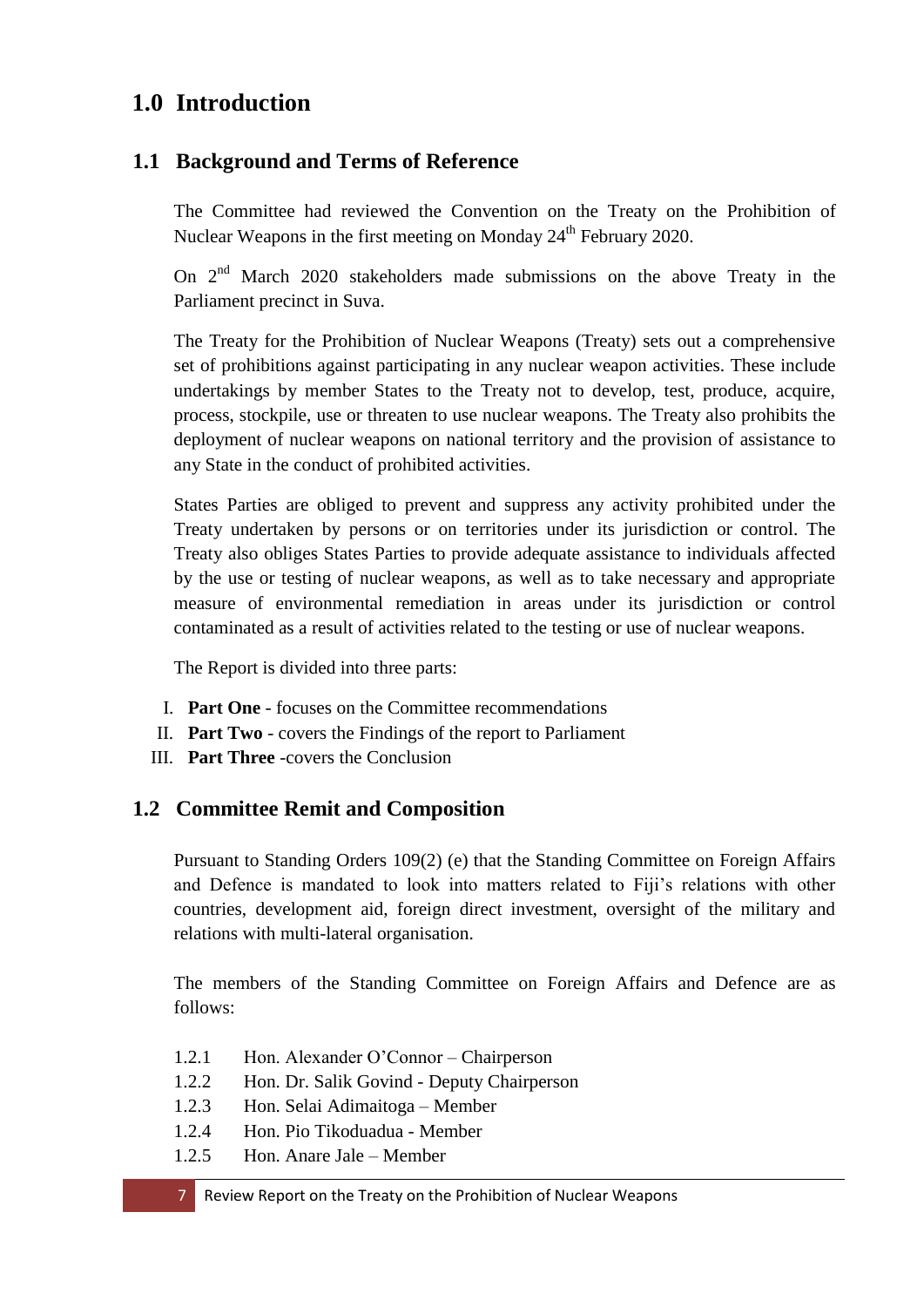- 1.2.6 Hon. Lenora Qereqeretabua –Alternate Member
- 1.2.7 Hon. Mikaele Leawere- Alternate Member
- 1.2.8 Hon. Prof. Biman Prasad Alternate Member

#### <span id="page-7-0"></span>**1.3 Procedure and Program**

The Standing Committee on Foreign Affairs and Defence commenced its deliberation on the  $2<sup>nd</sup>$  March 2020 and received written and oral submissions from the following:

- Ministry of Defence and National Security
- Republic of Fiji Military Forces
- Fiji Police Force
- Fiji Corrections Service
- Ministry of Foreign Affairs
- International Labour Organization
- Ministry of Employment, Productivity and Industrial Relations
- Ministry of Women, Children and Poverty Alleviation
- Mr. Samarasam Pillay, Retiree
- Dr. Ram Raju, President of the Nadi Chamber of Commerce
- University of the South Pacific
- Professor Shaista Shameem
- Fiji Human Rights and Anti-Discrimination Commission
- Pacific Conference of Churches
- World Council of Churches
- International Campaign to Abolish Nuclear Weapons (ICAN)
- Fijian Teachers Association
- Office of the Solicitor General
- Ministry of Industry, Trade and Tourism
- Pacific Network on Globalization (PANG)
- Fiji Women Rights Movement (FWRM)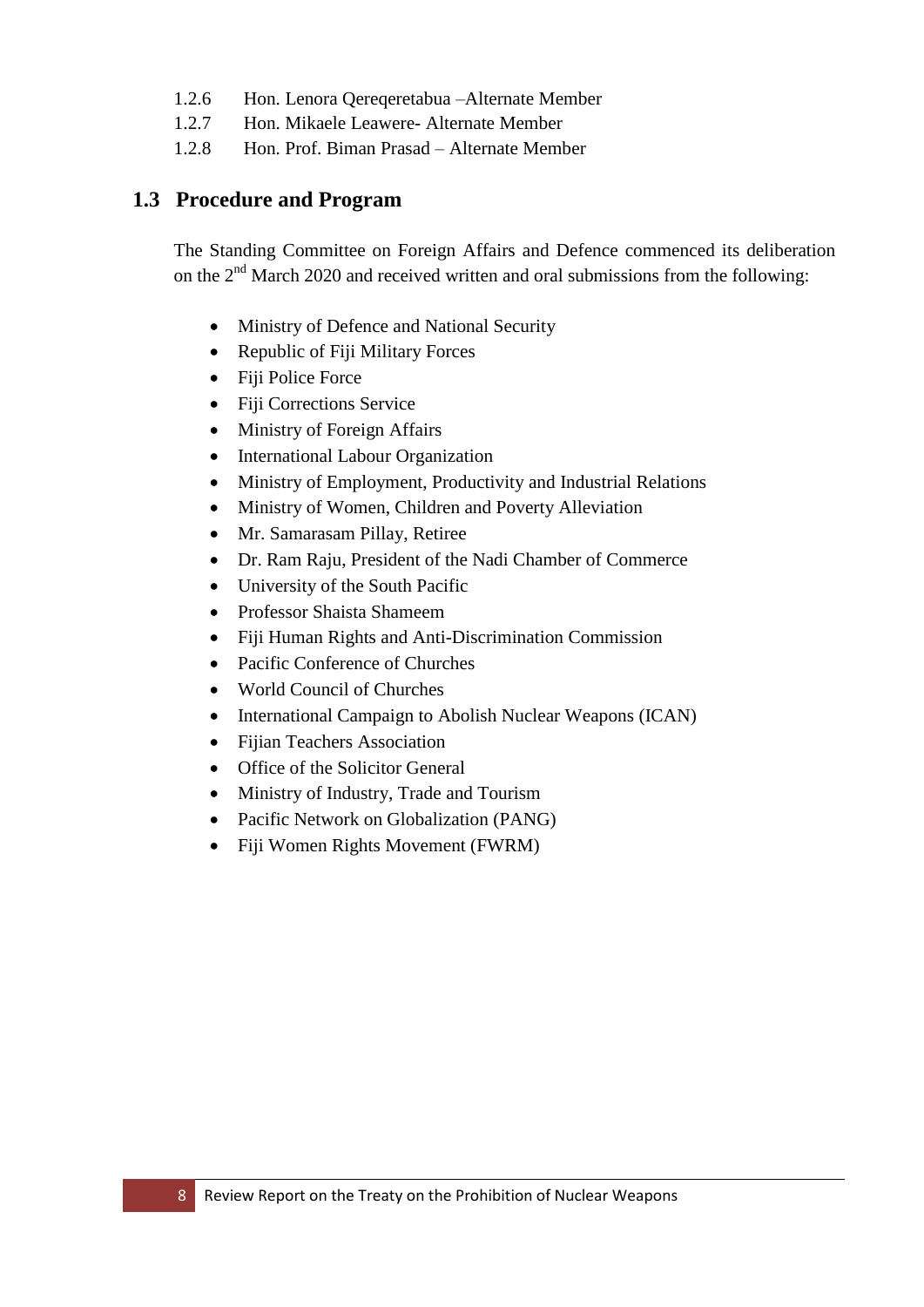## <span id="page-8-0"></span>**2.0 Committee Deliberation and Analysis**

### <span id="page-8-1"></span>**2.1 Committee Findings**

The Committee's findings are outlined below:

- 1. There was overall support by stakeholders to ratify the Treaty without any reservation.
- 2. Should the Treaty be ratified, there has to be sufficient capacity to deter, detect, report and respond to any nuclear related incidents in our EEZ and airspace.
- 3. The legal framework to fully support the implementation of the Treaty will need to be reviewed and updated.
- 4. The Committee acknowledges the Government's initiative to compensate victims of *Operation Grapple* nuclear testing.
- 5. Article 7 which is not time bound and provides for signatories to the Treaty to seek compensation from nuclear powers for previous and future victims of nuclear fall-out.

#### <span id="page-8-2"></span>**Benefits of Accession**

Once ratified, the following benefits will be acquired:

- 1. The Treaty will compel the Nuclear Weapons States to meet their obligations under Article 6 of the NPT therefore contributing to global nuclear disarmament.
- 2. The Treaty will obligate States Parties to assist and compensate survivors in the event of a nuclear disaster.
- 3. Fiji's lead role in Climate Action will be enhanced through ratification of the Treaty. This would allow an opportunity for Fiji and the region to advance an influence to realise the global nuclear non-proliferation agenda.
- 4. Fiji and the world will move closer to not exist under the veil of a nuclear threat to all humanity.
- 5. Ratifying the Treaty enhances Fiji's commitment to SDGs particularly, SDG 9 and SDG17.

### <span id="page-8-3"></span>**Impact of the Convention**

Fiji has continued to support regional disarmament platforms such as the South Pacific Nuclear Free Zone Treaty of Rarotonga (Raratonga Treaty) which bans the manufacture, acquisition, possession or control of nuclear devices within the Pacific.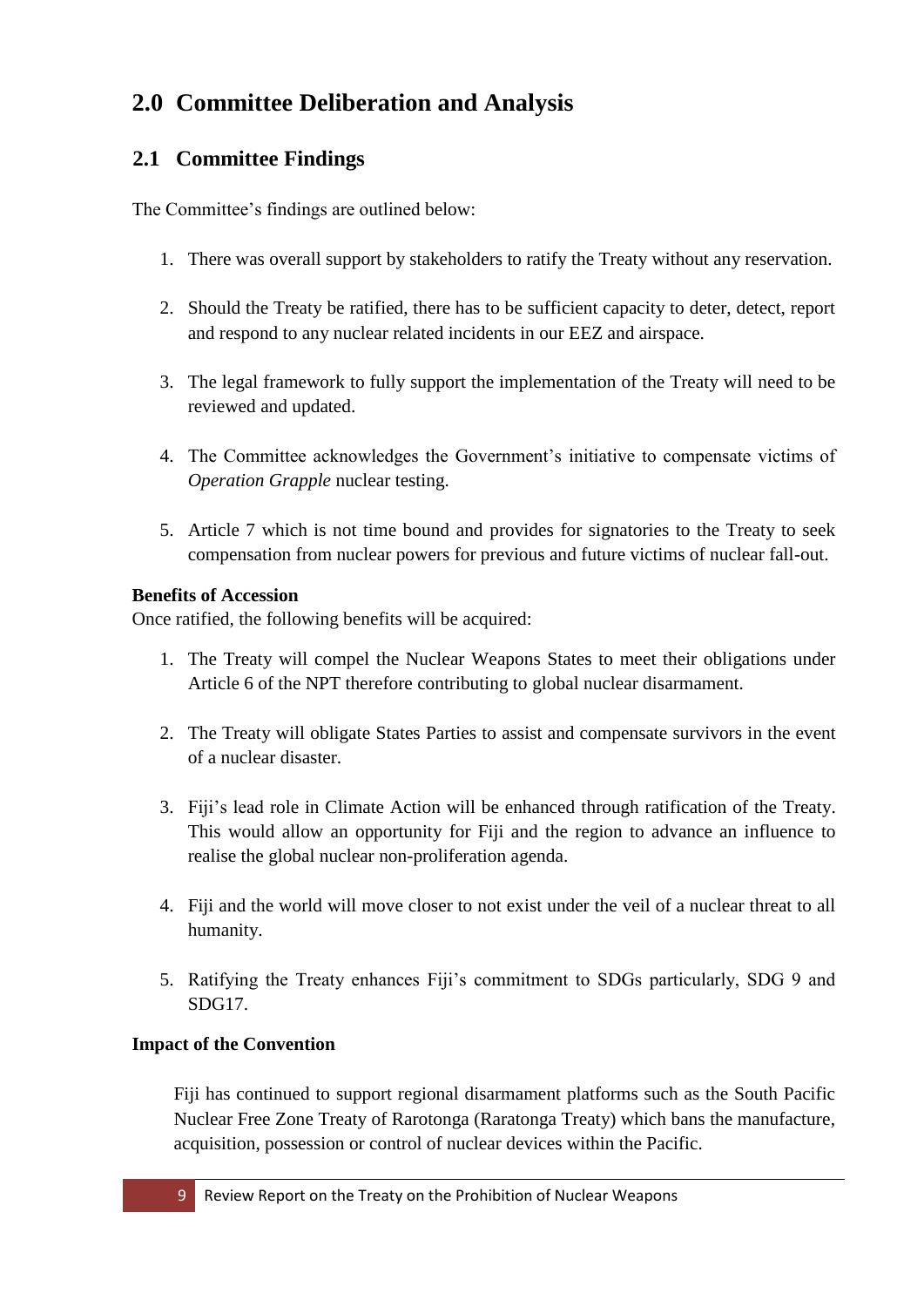Furthermore, this position is an extension of Fiji's acceptance of the regional and international nuclear disarmament instruments that seek to rid this planet of any nuclear threats. This includes the Treaty on the Non-proliferation of Nuclear Weapons which Fiji acceded to in 1972 and the Comprehensive Nuclear-Test-Ban Treaty which Fiji ratified in 1996.

Fiji clearly supports the initiative to ban nuclear weapons and to reduce the risk of its accidental, mistaken, unauthorised or intentional use on this planet given its catastrophic and humanitarian consequences. It should be noted that Fiji's position is the result of our first-hand experience of the destruction (Christmas Island veterans) and long lasting effects that nuclear weapons have had on Fijians who remain without victim assistance and reparation, as well as environmental degradation.

Ratifying the Treaty will promote cooperation and strengthen international relations with other States Parties who have acceded to or ratified the Convention and further Fiji's goal of ensuring a nuclear-weapon free world.

#### <span id="page-9-0"></span>**Requirements for Implementation**

States Parties are required to adopt necessary measures to implement obligations under the Treaty. As such States Parties are required to undertake "appropriate legal, administrative and other measures, including the imposition of penal sanctions, to prevent and suppress any activity prohibited to a State Party under the Treaty".

Obligations for State Parties are expressly articulated under Article 1 of the Treaty.

Each State Party undertakes never under any circumstances to Develop, Transfer, Receive, Use, Assist, Seek, or Allow to test, produce, manufacture, otherwise acquire, possess or stockpile nuclear weapons or other nuclear explosive devices.

#### <span id="page-9-1"></span>**Challenges**

- 1. To compel all foreign air and water borne vessels carrying nuclear weapons are obligated to notify Fijian authorities before entering our sea and airspace.
- 2. Building capacity of appropriate authorities in Fiji to monitor and detect any foreign vessels and aircrafts entering Fiji's EEZ and airspace carrying nuclear weapons or other nuclear explosive devices.
- 3. In the event of an aviation or maritime incident or accident related to nuclear carrying vessels, the Committee noted that there are limited resources to mitigate its impact.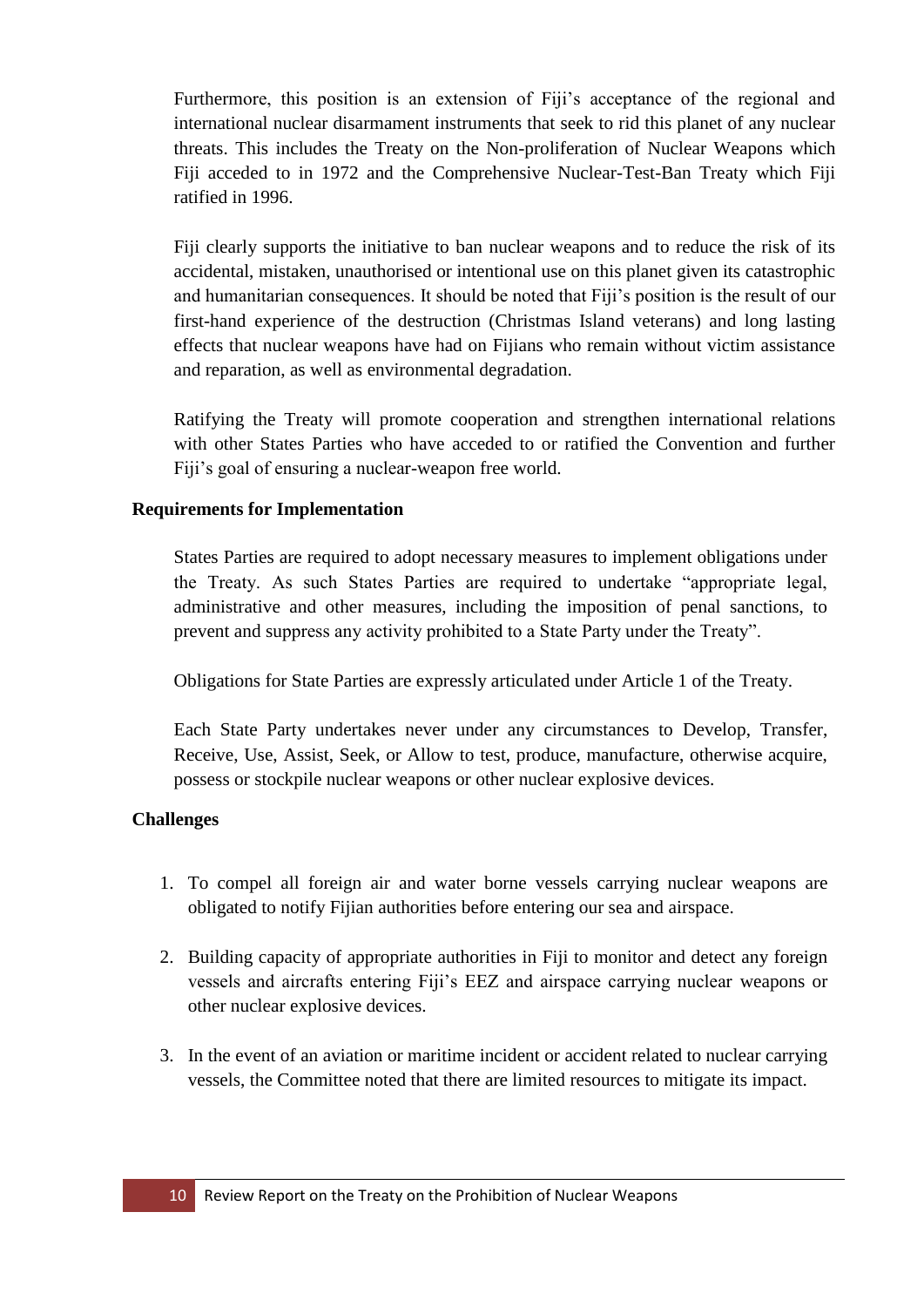### <span id="page-10-0"></span>**2.2 Oral and Written Evidence Received**

The Committee received oral and written submissions from stakeholders and the public as listed on page 8 of this report and in *Appendix A*.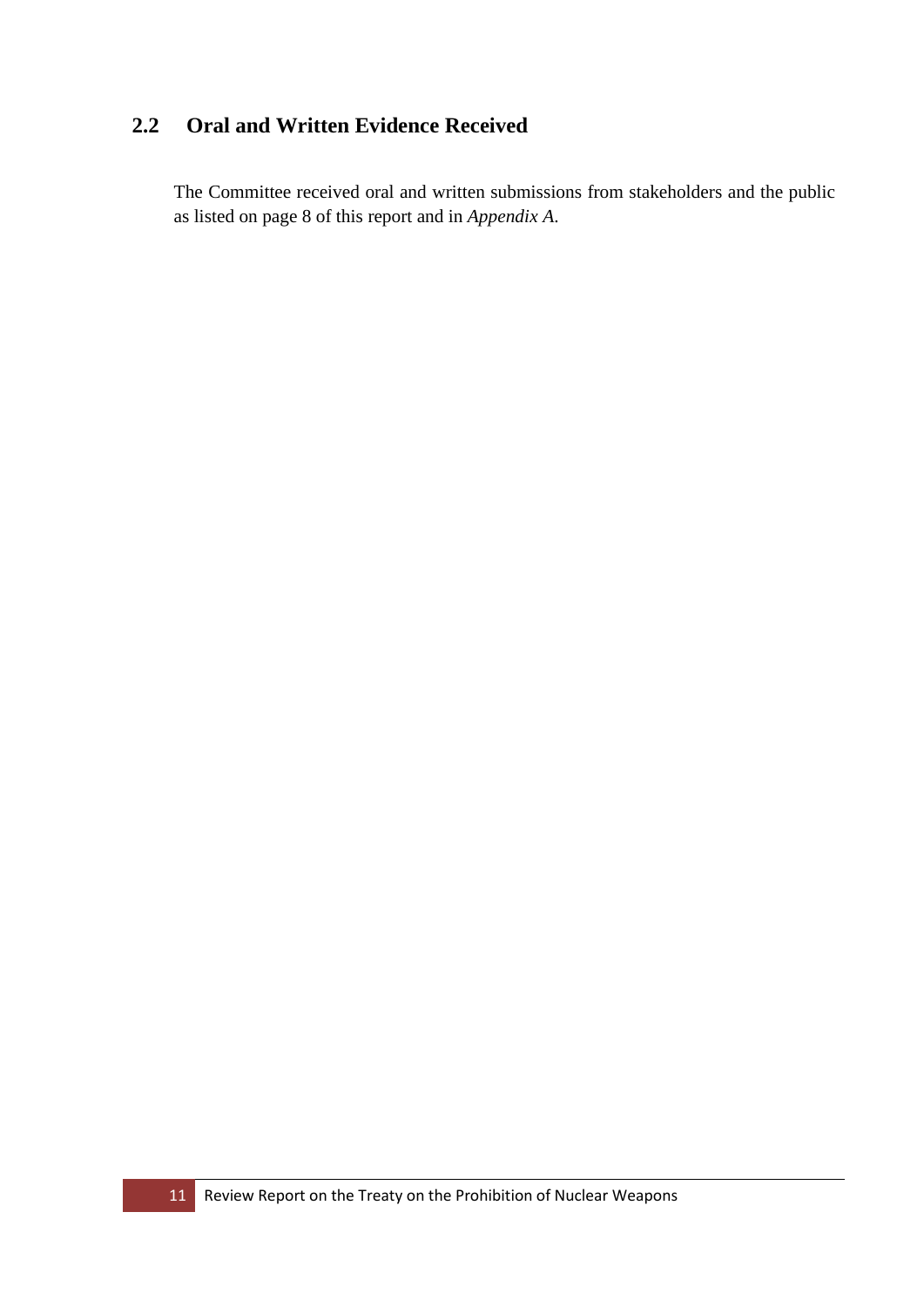## <span id="page-11-0"></span>**3.0 Gender Analysis**

The Convention is gender neutral and therefore benefits all genders.

## <span id="page-11-1"></span>**4.0 Conclusion**

The Standing Committee on Foreign Affairs and Defence has fulfilled its mandate approved by Parliament which is to review the Treaty on the Prohibition of Nuclear Weapons.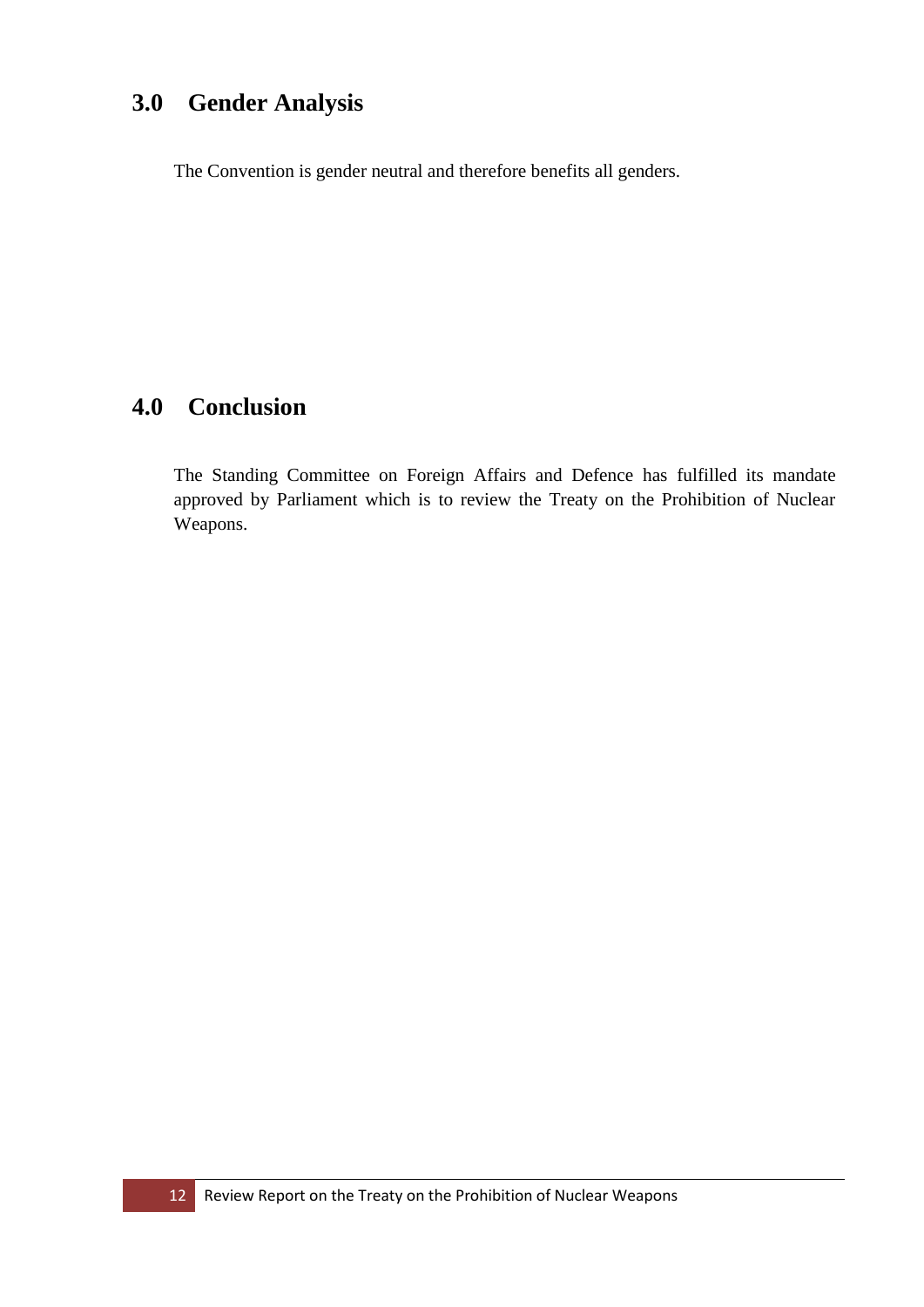## <span id="page-12-0"></span>**5.0 Members' Signature**

**Hon. Alexander O'Connor Chairperson**

Hon. Dr. Salik Govind Hon. Pio Tikoduadua **Deputy Chairperson Member** 

Hon. Selai Adimaitoga **Member** 

Hon. Anare Jale **Member** 

Hon. Mikaele Leawere

(Alternate Member for Hon. Anare Jale during the duration of Treaty **Proceedings)**